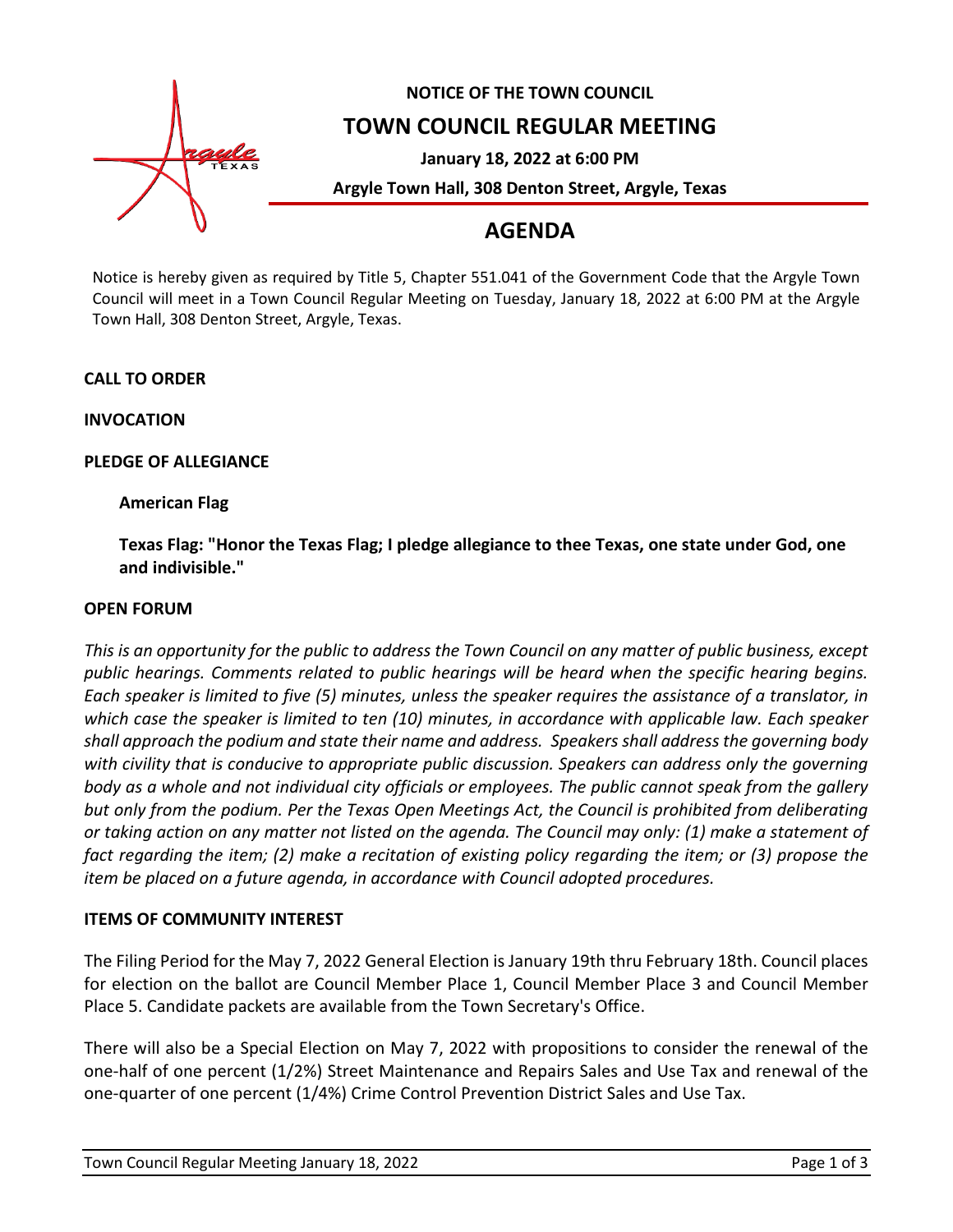The next Argyle Business Association meeting will be held on Thursday, January 20th at 8 a.m. at Argyle Town Hall and hosted by The Cross Timbers Gazette.

On Wednesday, January 26th a Community Meeting regarding Hillwood's proposed Harvest Town Center will be held at the Argyle Middle School Auditorium, 191 S US 377, Argyle beginning at 7:15 p.m.

The Planning & Zoning Commission regular meeting will be on Wednesday, February 2nd at 6 p.m. at Town Hall.

The Town Council will meet on Monday, February 7th at 6 p.m. at Town Hall.

The Municipal Development District Board will meet on Tuesday, February 8th at 6 p.m. at Town Hall.

## **STAFF REPORTS**

*(Staff Reports are for discussion only. No action may be taken on items listed under this portion of the agenda, other than to provide general direction to staff or to direct staff to place such items of a future agenda for action.)*

- 1. Quarterly Financial Reports for October 1, 2021 thru December 31, 2021
- 2. List of Council Requests for Agenda Items and Status
- 3. Active Development Review Committee Project List

## **CONSENT AGENDA**

*Any Council member may request an item on the Consent Agenda to be taken up for individual consideration.*

4. Approve the January 3, 2022 Regular Town Council Meeting Minutes

## **PUBLIC HEARINGS AND ACTION ITEMS**

- 5. Hold public hearing and consider an ordinance amendment (TDS-21-010) for amendments to Chapter 3 Building Regulations and Chapter 5 Fire Prevention and Protection of the Code of Ordinances of the Town of Argyle.
	- a)Staff Presentation
	- b) Public Hearing
	- c) Discussion
	- d) Action
- 6. Hold public hearing and consider an ordinance amendment (TDS-21-004) to Article V, Tree Preservation, of the Town of Argyle Town Development Standards regarding various amendments to the tree preservation requirements and other related tree ordinance provisions in the Town Development Standards.
	- a) Staff Presentation
	- b) Public Hearing
	- c) Discussion
	- d) Action